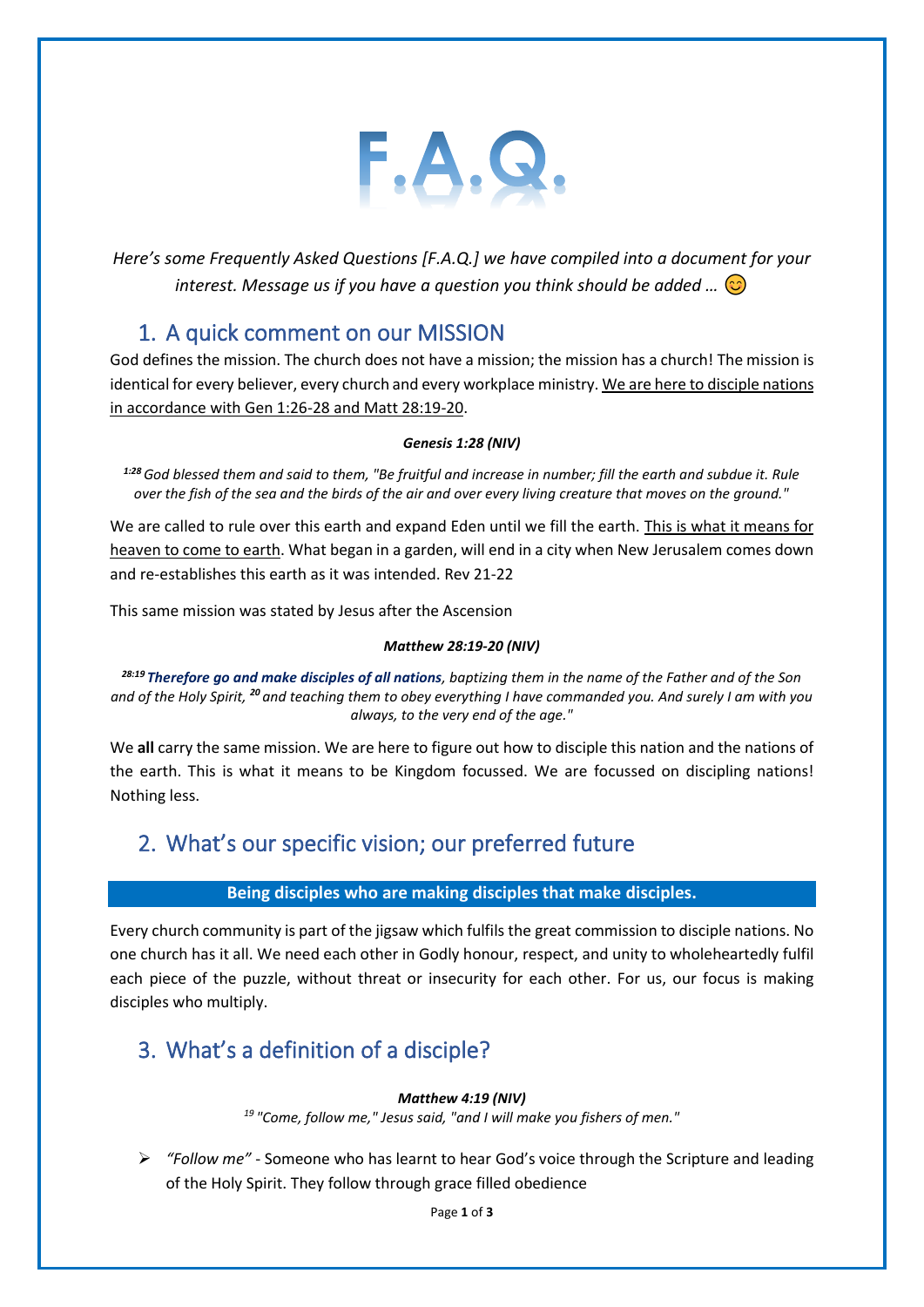- ➢ *"I will make you"* Someone seeking the Lordship of Jesus over every area of their life. They seek nurturing accountability with other for personal growth.
- ➢ *"Fishers of men"* Someone who intentionally disciples another and seeks God's Kingdom in their workplace and 3<sup>rd</sup> spaces.

## 4. How do we disciple a nation?

Our obedience to Jesus makes us a disciple. As we accept this, we become His disciples establishing His Kingdom in our lives, our families, our workplaces, our 3<sup>rd</sup> spaces where we live life and in our communities. Transformed people transform the nation. And so a grassroots Kingdom movement occurs and a nation becomes discipled.

For us to disciple the nations - we need disciples. People who are not just followers of Jesus but are sons and daughters of the Father and are good seed to be sown into the world. The role of the church is to make disciples. That is our function in the Kingdom purposes. We raise up strong disciples with Kingdom vision who are sown into the world and disciple the people around them and the workplace where they are established.

#### *Matthew 13:37-38 (NIV)*

*13:37 He answered, "The one who sowed the good seed is the Son of Man. <sup>38</sup>The field is the world, and the good seed stands for the sons of the kingdom. …*

### 5. How do I spend time with God?

**SOAP** is a way to have a daily devotional time with Jesus. It's a way to get the best out of the passage.

**S = Scripture**. From your reading, select a verse or passage that catches your attention or 'jumps out at you'. Write it in your journal.

**O = Observation**. Write down 1 - 3 points you observe in the Scripture.

**A = Application**. Write down ONE thing you going to do with what you observe in the Scripture eg. I'm going to pray about this or tell someone or call someone or do something.

**P = Pray.** Pray about the passage. Then pause and write down anything you feel God saying to you. God speaks through thoughts or pictures when you pray. Grab those and write them down. I actually head it "God says".... Helps keep focus.  $\bigoplus$   $\bigoplus$ 

## 6. What are helpful resources for reading the Bible?

Bible in a Year – download the app[: https://bibleinoneyear.org/en/](https://bibleinoneyear.org/en/)

YOUversion – check out the reading plans[: https://www.youversion.com/the-bible-app/](https://www.youversion.com/the-bible-app/)

How to Pray – Great course and check out the TOOLSHED[: https://prayercourse.org/home/](https://prayercourse.org/home/)

### 7. What happens in a Cell Group?

Click [HERE](https://escc.co.za/a-ministries/cell-groups/cell-group-guidelines-resources/) to take you to our cell resource page. Look for A *Study on Acts* to give you an idea of what Scripture says about groups that met in homes.